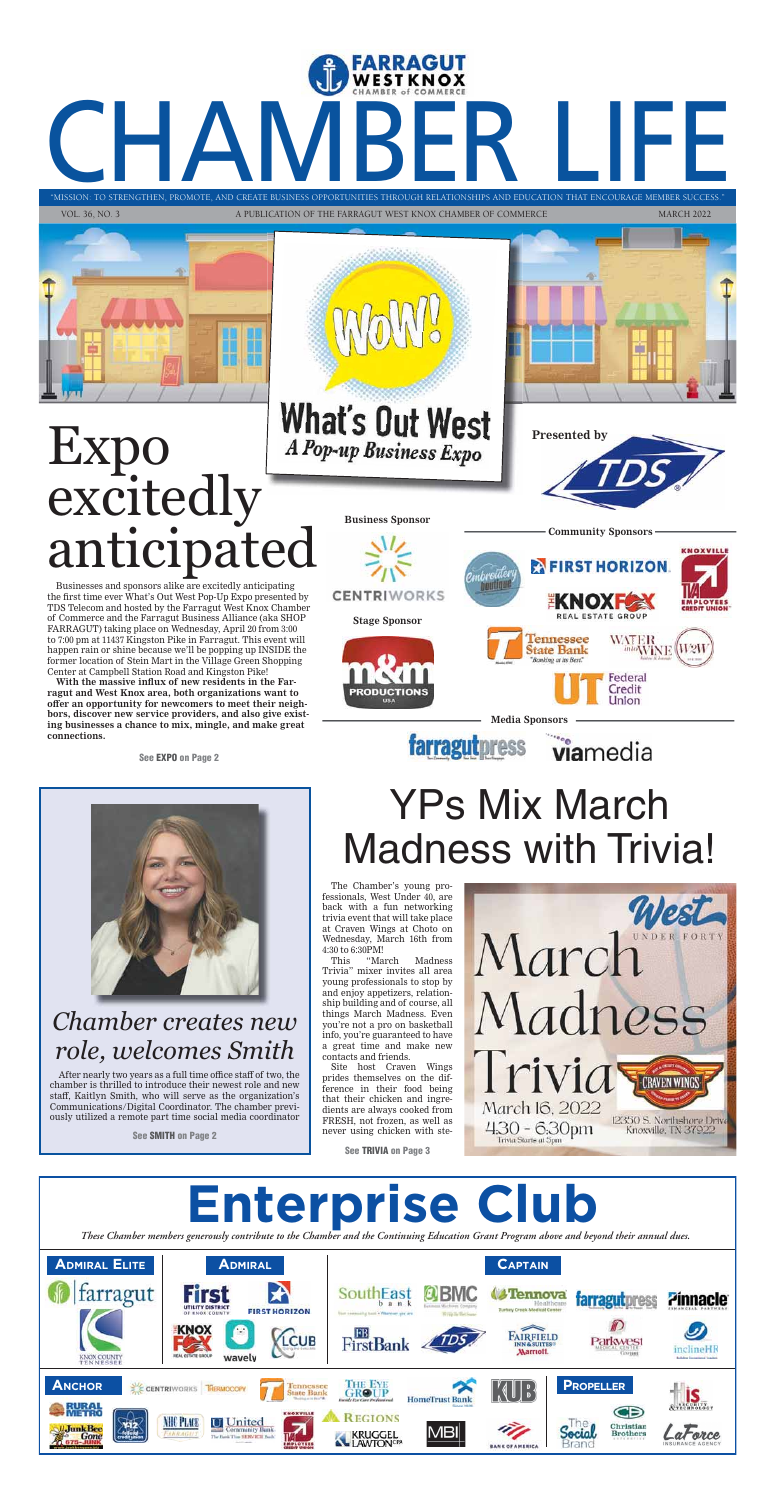# Networkings

**PCS** February 10, 2022

#### **Element Knoxville West** February 24, 2022



**JOBS**

jobs



These Members Are!



**For details on these and other job opportunities added weekly, visit http://members. farragutchamber.com/JOBS/**

#### **BUSINESS START-UP CLASS WED, 4/6** This free, in-person class is for anyone interested in 10AM - 11AM learning how to start a business! Farragut **REGISTER:** Community townoffarragut.org/farragutbusinessclass Center The Farragut Community Center is located at 239 Jamestowne Blvd. **INSTRUCTION BY: CO-SPONSORS: AMERICA** farragut RAGUT **TKNOX SMALL BUSINESS DEVELOPMENT CENTERS**

**• Calling & Career Ministry Coach**



**• Warehouse Support**

**• HVAC Sales Coordinator**



**• HVAC Sales Coordinator**



**• Advance Meter Infrastructure Systems Administrator • Appliance Installation Programmer • Business Student • Damage Prevention Coordinator • Data Analyst • Developer • Electric Network/ Substation Engineer • Financial Analyst • Information Services Technician**

**• IT Help Desk Support**



Meet the PCS team: (l-r) Robert Boehm, Dan Spear, Jeremy Waldroop, Andy Hungate, Mikenna Varvel, and Michelle Durrant. Since 1996, PCS has provided business IT support to the companies and schools of East Tennessee and beyond by delivering the highest quality computer systems, networking, interactive classroom technology, and IT services. Their elite team of experts is committed to doing the job right the first time, they want you – valued client – to know your needs will always be met.



Ryan Webb, Chander Bhateja, Sonya Roy, Bob Dollinger, and Gretta Spaulding are team photo-ready as they pose just outside the entrance of Element Knoxville West on N. Peters Rd.



Jeremy Waldroop-PCS (center) discusses how to find the right IT provider with Jodi O'Gara- Baymont by Wyndham West Knoxville/Cedar Bluff (left), and Emily Herrington- Account Resolution Team (right)

Tyler Parker- New York Life, Erica Corbin- New York Life, and Emily Flesher- Wavely connect with colleagues and friends during the evening networking



but eventually realized the workload had grown to support a full time in-office position.

Originally from the Nashville area, Smith moved to Knoxville six years ago. Her background is in social media management and digital communication, and she holds certifications from StoryBrand, Hootsuite, and Adobe. Smith is excited about the new opportunity and says, "I am passionate about getting to know people for who they truly are, learning their stories, and then sharing their stories with the world. That is why I believe social media is the biggest tool, besides word of mouth, that we have today. You literally have the whole world at your fingertips!"

Smith and husband, Brandon, met in Knoxville serving at a local church together, and continue to serve at TriStar Church near the chamber's office in Farragut. In her spare time Smith plays guitar and has for 15 years. She is also "a devout Nashville Predators fan," with a dream to attend a Stanley Cup Game.

**Smith From page 1**

Though the early bird discount deadline has passed, booths are currently still available for ALL businesses who wish to participate **(chamber membership is NOT REQUIRED)**, although space IS limited and the final deadline to reserve any remaining available space is April 10th! Basic 10 x 10 foot booths includes an 8-foot table, black cloth and two chairs. Chamber members can still enjoy a 10% discount on the \$150 booth fee through April 10. Booths can be reserved & paid for online at www.farragutchamber.com OR mail/drop off your application and check to "Farragut West Knox Chamber of Commerce" or "FWKCC."

Shop Farragut and the Chamber We are grateful to Business Sponsor Centriworks, Stage Sponsor M&M Productions, Community Sponsors Embroidery Boutique, First Horizon, The Knox Fox Real Estate Group, Knoxville TVA Employees Credit Union, Tennessee State Bank, and Water Into Wine. Sponsorships are still available but act now for maximum promotion!

We cannot wait to showcase your products and services to the community and potential customers/clients, while also telling everyone around us, "What's Out West!"!

#### **Expo From page 1**

Register for this and other upcoming classes happening in person at the Farragut Community Center! NO COST to attend!

> **• Advertising: Getting What You Paid For:** Wed., May 4, 10:00 – 11:00AM **• Quickbooks Online Can Do That?:** Wed, June 1, 10:00 – 11:00AM **• Business Startup Class:** Wed., July 6, 10:00 – 11:00AM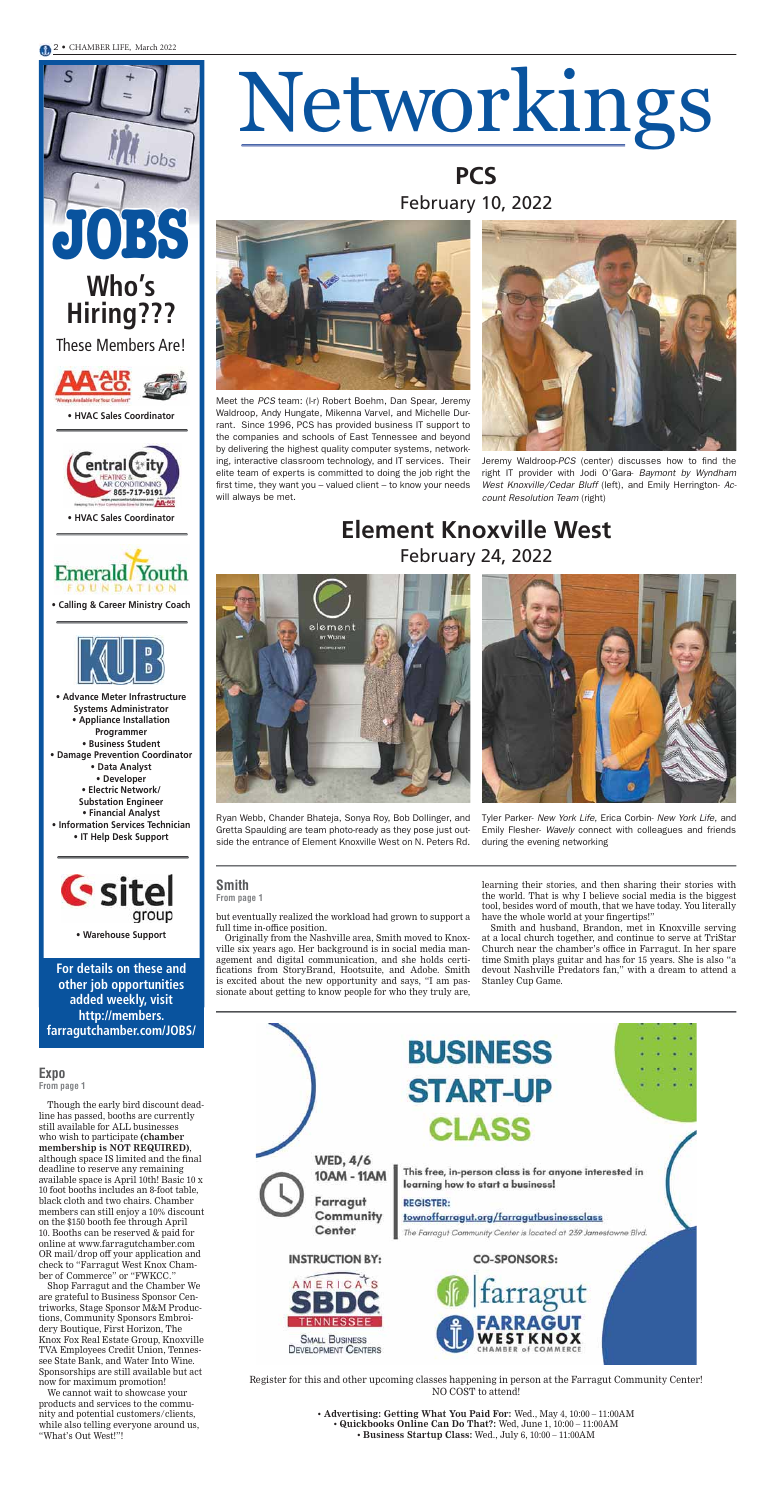# Ribbon Cuttings

#### **Thrive Chiropractic** February 8, 2022



#### **Mbody Healthcare** February 15, 2022



#### **Element Knoxville West** February 24, 2022



# **Member Briefs**

Looking for more details on a specific event, special or job? Go to www.farragutchamber.com to see these and other member items!

**Miser Wealth Partners, LLC**, invites guests to attend a free educational workshop on March 23 at Citico's Restaurant at WindRiver from 6:30 to 7:30pm on how new tax laws, as well as newly proposed tax changes could covertly rob you and your family of thousands if not millions of dollars in long-term wealth. Recently enacted tax laws are aimed at taxing your IRA and 401k savings and few outlets are discussing the deep negative effects that these new laws will have on retirees and their heirs. They will outline these law changes and how each of them affects you, as well as demonstrate key planning concepts that you may need to consider to protect your family's wealth going forward. Call 865-281- 1616, ext. 700 to reserve your seats today or email info@miser-wp.com. Seating is limited and capacity for this event will fill up quickly.

It's a family affair with Melissa Major, NP, daughter and Office Manager Sophia (white cardigan), and Dr. Meikel Major rounding out the staff. Waiting for the official "cut that ribbon" are Chamber members and ambassadors along with farragutpress staff.

**Colby's Photos & Videos** is happy to provide you with a Free Advertising & Commercial Photography or Videography Estimate. Call (865) 924-1455 or visit www.colbysphotosvideos.com. Voted as Knoxville's best numerous years in both the News Sentinel Reader's Choice and City View's Best of the Best, along with numerous raving five-star reviews, Colby is a known quantity who specializes in:

• Professional headshots for individuals as well as corporate portraits for entire companies

Bob Dollinger- LBA Hospitality (navy blazer), General Manager Ryan Webb, Chander Bhateja- Prime Developments LLC, Knox County Commissioner John Schoonmaker (holding scissors), and Sonya Roy- Element Knoxville West are flanked with applauding Chamber ambassadors and members just after the ribbon flies!



TATE

865-213-2899 | TheKnoxFox.com

**Tents / Tables / Chairs Linens / Inflatables / Concessions** Wedding Arches / Lighting / Drapery

GROUF

Event Rentals by Rothchild Call: 865-531-0269 www.eventrentalsbyrothchild.com

**Event Rentals for Every Occasion!** 



• Architectural and aerial photography and videography

- Product and food photography
- Corporate events
- Advertising videography

Join **Kids First Child Advocacy Center** for An Evening of Celebration on April 7th to commemorate 20 Years of Giving Hope to Children. This very special evening of dinner and fundraising will include Live Music, a pictorial display of our history, Special Guest Speakers will share messages of hope and inspiration. Dinner will be provided by the award-winning, Dead End Bar-B-Que. Reservations are \$100 per person. Visit www.kidsfirsttn.org to make your reservations by April 4th.

The Thrive Physical Therapy Team, comprising of Stephanie Stephenson (holding baby), Georgiana Clary (red dress), next to her is Lori Wittschen, Dr. Joseph Smith (light blue shirt), Gregory Vess (dark blue shirt), Steely Sawyer (behind Gregory), Shana Greenlee, Larry Brown, and Casey Pike are all smiles as the ribbon is snipped! Members and Ambassadors of the Chamber, family, friends, and colleagues join in the celebration!

> roids, antibiotics, hormones and crafting them to be gluten-free.

> Register online at farragutchamber.com > Events > March 16.

#### **Trivia From page 1**